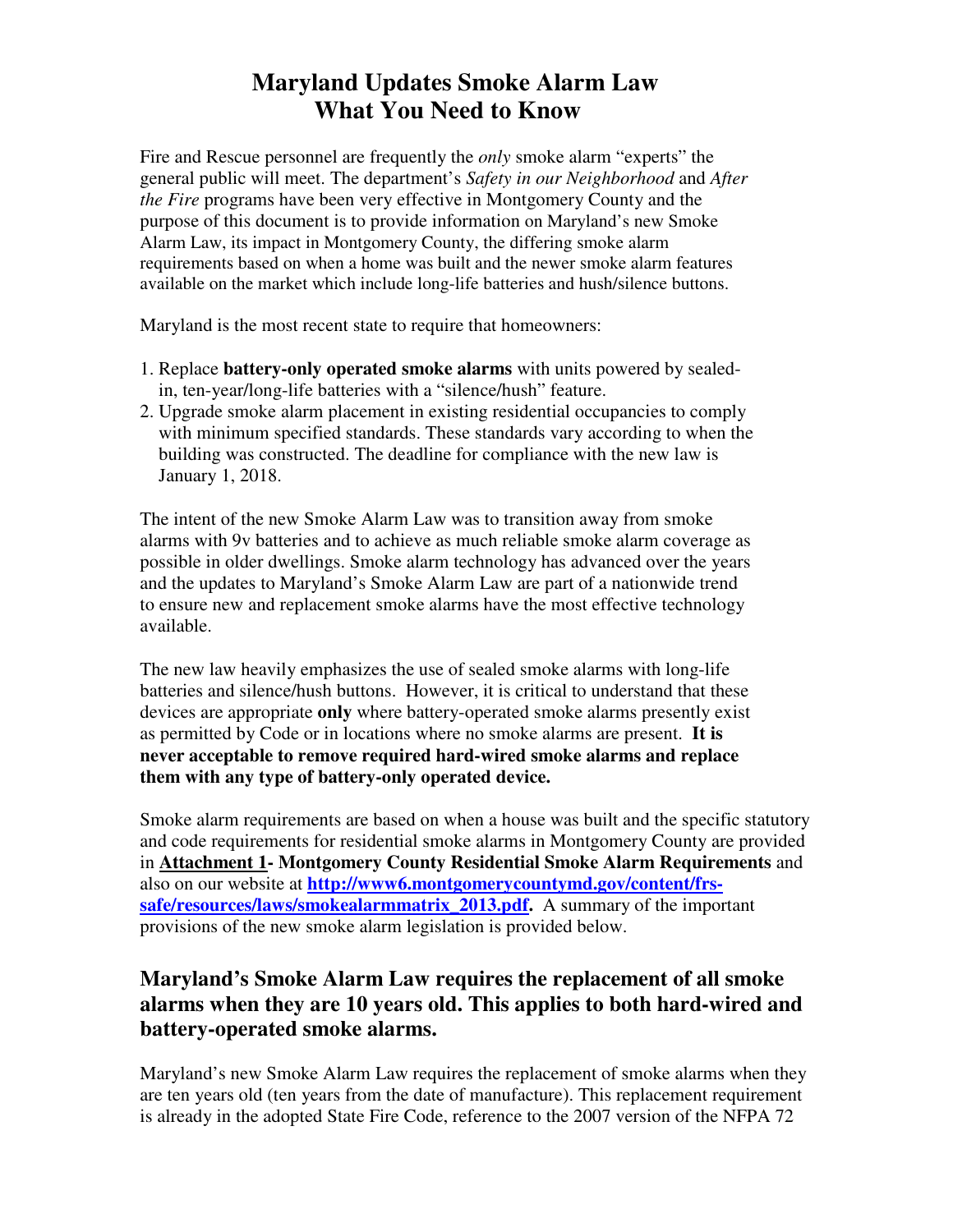National Fire Alarm Code (Chapter 10.4.7) which was the first to specify that no "household" smoke alarm (battery or AC) shall be kept in service for any longer than 10 years from its date of manufacture.

Earlier versions of this Code had directed consumers to follow manufacturer recommendations. The Maryland State legislation now mirrors the code requirement that has been in place for six years. It was determined that including this wording again in State Law would effectively re-publicize the existing "10 Year" replacement requirement for residential smoke alarms and result in the widespread replacement of older, nonfunctioning or unreliable smoke alarms.

The date of manufacture, while sometimes hard to locate, should be printed on the back of smoke alarms. If no manufacture date can be located, the alarm is likely outdated and should be replaced to comply with the regulation.

# **Smoke Alarm Requirements – Montgomery County**

**The requirements for smoke alarms vary depending on when the residence was constructed. Refer to the attached Matrix for specific statutory requirements.** 

 **KEY DATES: July 1, 1975 January 1, 1989 January 1, 1990** 

#### **For Existing Homes**

The smoke alarm requirements for existing homes are based on WHEN the home was constructed. As a result, the requirements are sometimes confusing and therefore it is critical to determine when the house was actually built to determine the level and type of smoke alarms required.

In existing homes, the National Fire Protection Association (NFPA) only requires a smoke alarm outside the sleeping area and one on each level of the home. However, it also recommends that existing homes be equipped with at least the same number of smoke alarms required in new homes which includes smoke alarms present inside all sleeping rooms. The department's position is consistent with the recommendation for new home construction.

#### **For New Construction**

Maryland's Smoke Alarm Law has simply been updated to correspond with the International Residential Code and NFPA 72, National Fire Alarm and Signaling Code. An AC powered, battery back-up smoke alarm is required in every bedroom, in the common area outside of the bedrooms and on every other level of the dwelling unit, with all of the required smoke alarms being interconnected.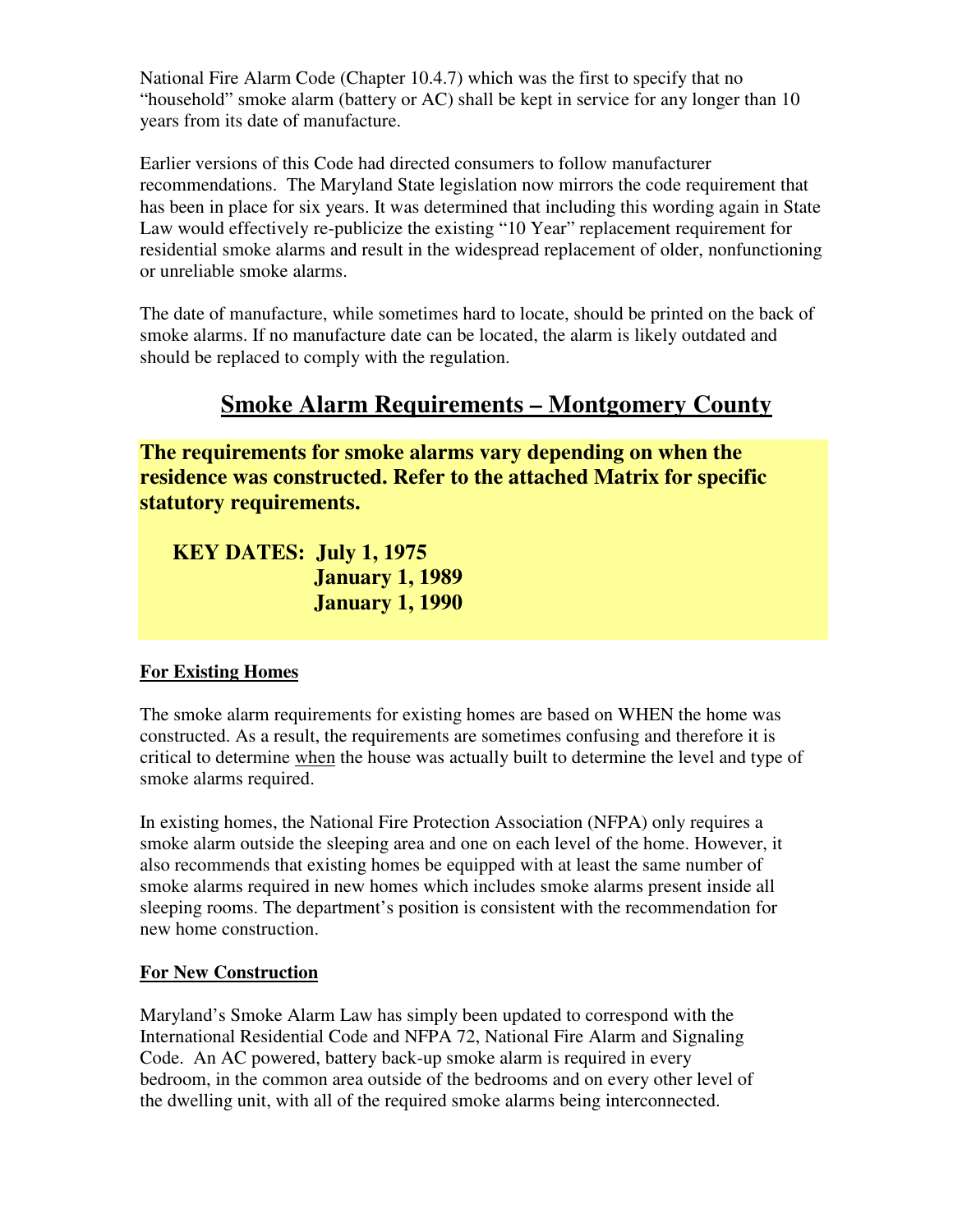Every local building official who is presently enforcing the 2009 or 2012 IRC should already be enforcing this requirement and there is essentially no change in requirements or increase in cost.

#### **For homes constructed PRIOR to July 1, 1975:**

Under the old law, for homes constructed prior to July 1, 1975, a smoke alarm was required outside each sleeping area. The smoke alarm could be batteryoperated or hardwired.

Under the new law, for smoke alarms that are battery-operated, the units need to be replaced/upgraded with new, sealed, long-life smoke alarms equipped with a hush feature.

#### **For homes constructed between July 1, 1975 and June 30, 1990:**

For homes constructed between July 1, 1975 and June 30, 1990, an AC-powered smoke alarm was required in each sleeping area. The requirement that the ACpowered smoke alarms have a battery back-up became effective July 1, 1990.

Smoke alarms installed during this time period should have been replaced after 10-years of service under the existing law and, after July 1, 1990, replacement alarms were equipped with a battery back-up.

**Note**: At the time the new law was signed, hard-wired smoke alarms are currently manufactured with a 9v battery back-up. It is anticipated that hard-wired smoke alarms will incorporate long-life, 10-year batteries in the near future.

### **For new homes constructed AFTER January 1, 1989:**

Any new home in Maryland constructed after January 1, 1989 required at least one hard-wired, AC-powered smoke alarm on every level of the home, including the basement and required that the units to be interconnected in order that activation of any one of the required smoke alarms resulted in the sounding of all the required smoke alarms. The requirement that the AC-powered smoke alarms have a battery back-up became effective July 1, 1990.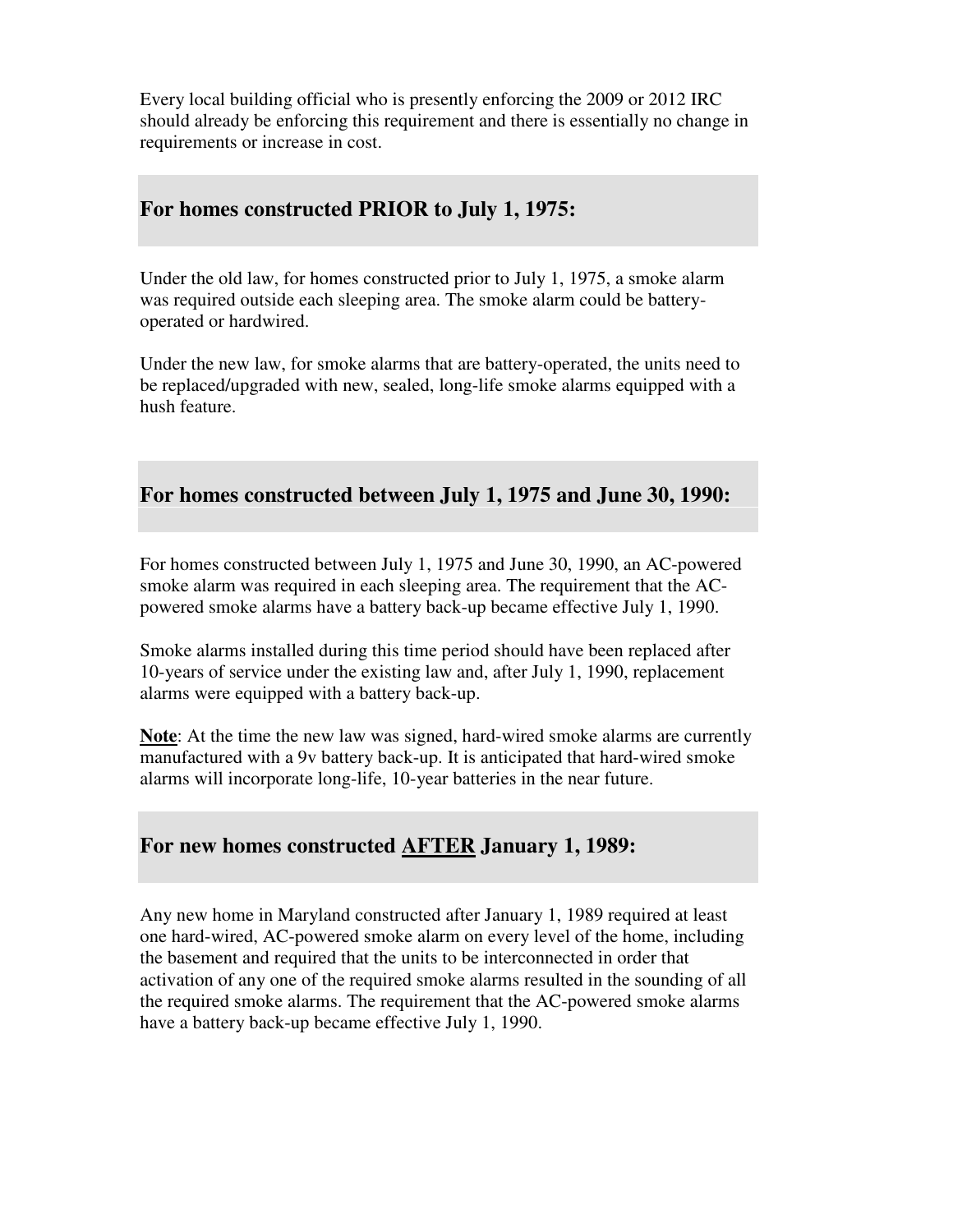### **Homeowners affected by the new Smoke Alarm Law have until January 1, 2018 to upgrade alarms.**

Immediate replacement/upgrade is required when any of the following events or situations occur:

**Smoke alarm coverage in older homes constructed prior to January 1, 1989, must be upgraded to at least one approved smoke alarm on every level of the older home when any one of the following first occur:** 

- **A. The existing smoke alarm is more than ten years old.**
- **B. The existing smoke alarm fails to respond or otherwise malfunctions.**
- **C. There is a change of tenant.**
- **D. A building permit is issued for an addition or renovation.**
- **E. January 1, 2018 at the absolute latest.**

To achieve the upgraded smoke alarm coverage noted above, smoke alarms shall be hard-wired units except that sealed battery-operated smoke alarms with longlife batteries and silence/hush button features may be installed in locations of the home where hard-wired smoke alarms did not previously exist.

#### **The Background**

During the 2013 session of the Maryland General Assembly, the existing thirtyeight year old Maryland Smoke Alarm Law was amended and updated to take advantage of new technology. Senate Bill 969 and House Bill 1413 passed unanimously and were signed into law by Governor O'Malley effective July 1, 2013.

The goal of the new Maryland Smoke Alarm Law was to achieve as much reliable smoke alarm coverage as possible in older dwellings without ever requiring a homeowner to run new wiring. It was believed that any provision in the law which would have required hiring an electrician, obtaining an electrical permit, tearing up, patching and repainting, etc. would have never passed the legislative process and would have never been enacted into law.

The primary intent of the new Maryland Smoke Alarm Law was to transition away from battery-operated smoke alarms powered by 9v, removable batteries. Historically, homeowners have removed batteries to silence the alarm when cooking or when the alarm's "low battery" chirp occurs. Despite the best of intentions, many of these batteries never got replaced resulting in many loss of life fires in homes having smoke alarms with dead or missing batteries. It was envisioned by officials that both of these problems could be solved as the State transitions to sealed smoke alarms with a "hush" feature. The hush button will temporarily silence an alarm due to a non-emergency activation and the alarm will automatically reset after a few minutes. In the event of actual or sustained fire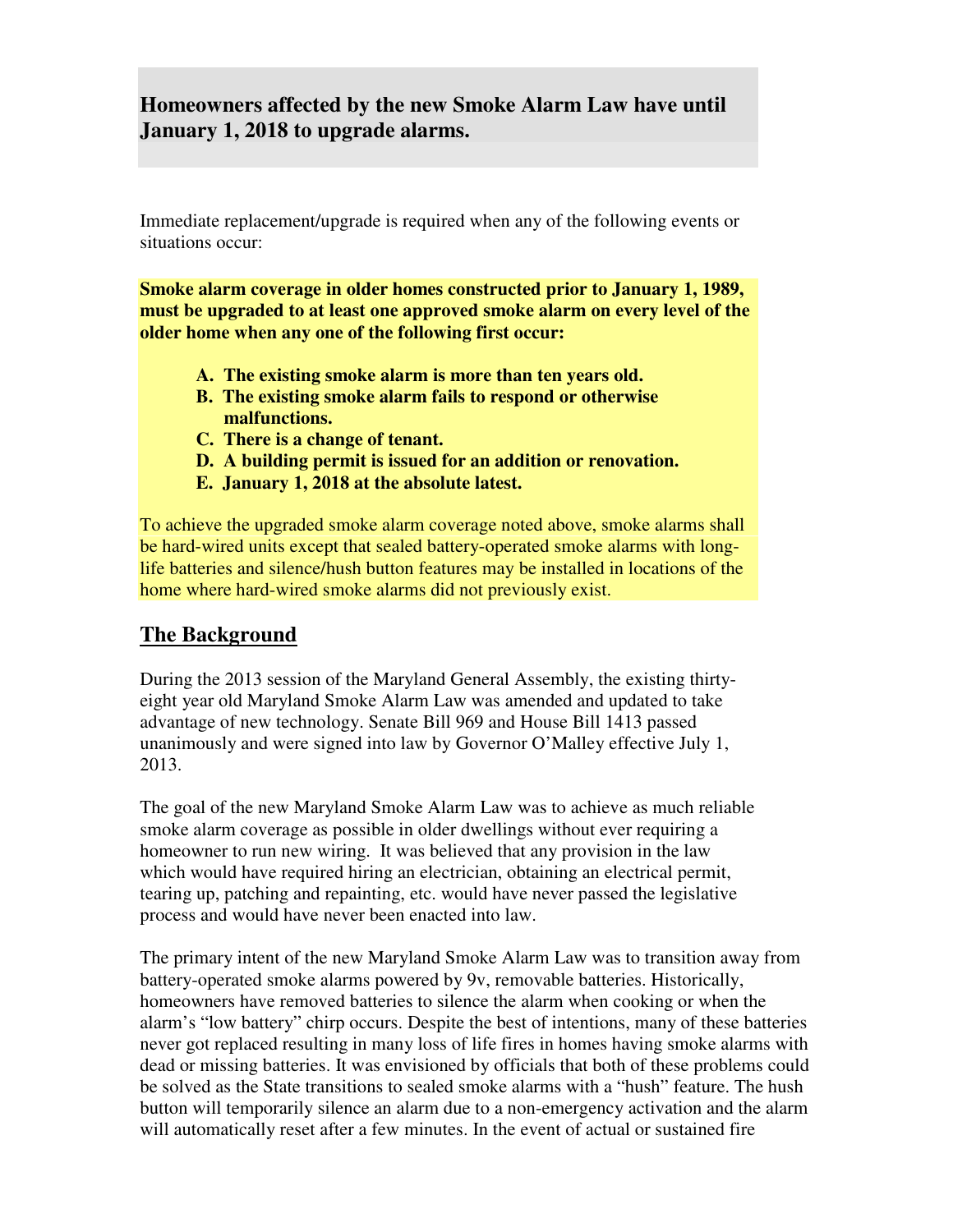conditions, the "silence feature" will be automatically over-ridden and the smoke alarm will sound. A low battery chirp will occur only at the end of the alarm's projected ten year lifecycle.

### **How does the new Smoke Alarm Law impact MCFRS smoke alarm installation programs?**

While battery-operated 9v smoke alarms remain acceptable under the provisions of the new law until January 1, 2018, effectively immediately, the department will only be installing residential 9v smoke alarms as a TEMPORARY measure to provide immediate, residential smoke alarm protection to the occupant(s).

If a temporary 9v smoke alarm unit(s) is installed by MCFRS, personnel will provide the resident with an **Official Notice** at the time of installation informing them that the unit(s) is **TEMPORARY** and that the homeowner/occupant is required to immediately replace/install new smoke alarms to be compliant with Maryland's new Smoke Alarm Law immediately and in accordance with Montgomery County's residential smoke alarm requirements.

The **Official Notice** will be found in the SION web page in quicklinks

The department has ordered a supply of 10-year smoke alarms to support outreach and installation programs and they will be distributed to fire stations when the current inventory of 9v smoke alarms is exhausted. Again, the law requiring 10-year smoke was signed into law July 1, 2013 and is being phased in with any affected residences required to be compliant by January 1, 2018. It is projected that the department's current inventory of 9v smoke alarms will be exhausted over the next couple of weeks.

Personnel should continue to fill out the on-line DFRS educational report that details their Safety in Our Neighborhood and After the Fire outreach efforts: http://www6.montgomerycountymd.gov/content/frsql/sws/sion/fieldsafetyed/safetyeducation\_information.cfm.

It is requested that this form be filled out anytime a smoke alarm is installed in a residence. This is particularly important when a "temporary" 9v smoke alarm is installed with information/recommendations on the number of smoke alarms the home needs to meet legal requirements, the home's address, year house was built if available, whether the resident is a senior citizen or has special needs and anything noteworthy.

If MCFRS personnel believe that a resident will be unable to replace any temporarily installed 9v smoke alarms with a permanent alarm in a timely manner due to the resident's age, economic status, mental, physical or cognitive aptitude or at the discretion and judgment of MCFRS personnel, please consult your chain-of-command for specific direction. Additionally, a detailed email can be directed to fire.pio@montgomerycountymd.gov to request that the resident be assisted.

# **Photoelectric vs. Ionization**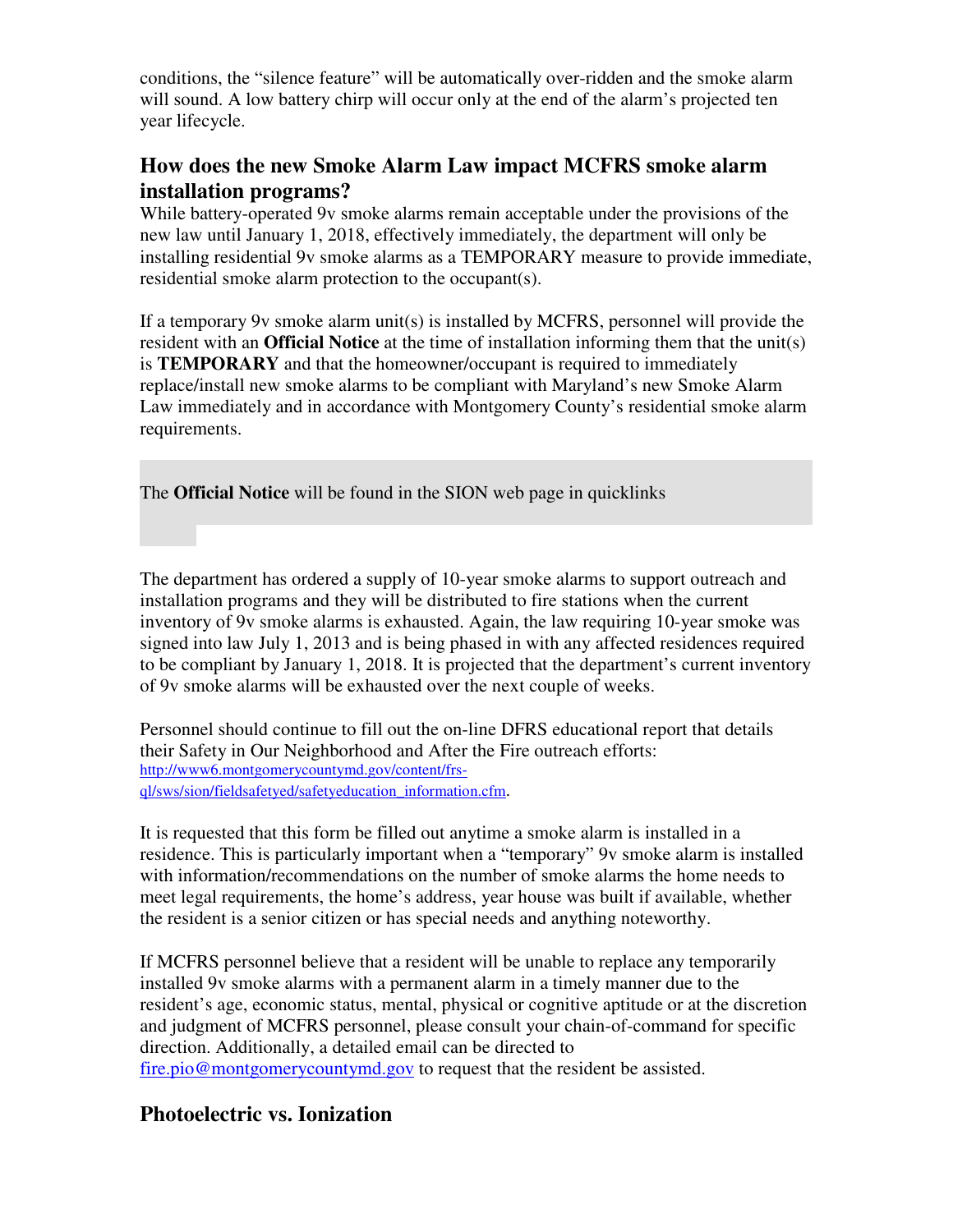The conclusion of the Maryland Smoke Alarm Technology Task Force was that both ionization and photoelectric smoke alarms are listed to Underwriters Laboratories Standard 217 and are perfectly acceptable early warning devices which have been responsible for saving many lives.

### **Residential Sprinkler Systems**

Nothing in the new law is intended to imply in any way that smoke alarms are an adequate substitute for residential sprinkler protection. The combination of properly located and functioning smoke alarms and properly designed residential sprinkler protection systems provide the greatest potential for surviving any residential fire.

### **Enforcement and the Law**

One and two-family dwellings units are exempt from the State Fire Prevention Code and fire authorities have no legal right of entry into individual occupied dwellings to verify that smoke alarms are present and operational. It is therefore important for personnel to inform the public of the critical need to upgrade the smoke alarm coverage in their homes.

### **Does Maryland's New Smoke Alarm Law affect real estate transactions?**

Yes. The residential property disclosure form provided to the purchaser of specified single-family residential real property must include whether the smoke alarms (1) are over 10 years old and (2) if battery-operated, are sealed, tamper-resistant units incorporating a silence/hush button and use long-life batteries as required in all Maryland homes by 2018.

# **Financial Impact**

While the new, sealed, smoke alarms with long-life batteries and hush features will cost a few more dollars at the time of purchase, money is actually saved over the expected tenyear life of the device since there is no longer a need to purchase new 9v batteries every year.

### **Requirements for Landlords**

Landlords of one-and two-dwelling units also face new requirements. They must upgrade battery smoke alarms to new, 10-year sealed battery units whenever there's a change in occupancy or when those systems are 10 years old or malfunction.

Landlords for buildings with more than two units also are affected. The legislation assigns tenants of those units responsibility for testing the smoke alarms and notifying their landlords of any problems. Where problems occur, the landlords are required to replace or repair the broken systems.